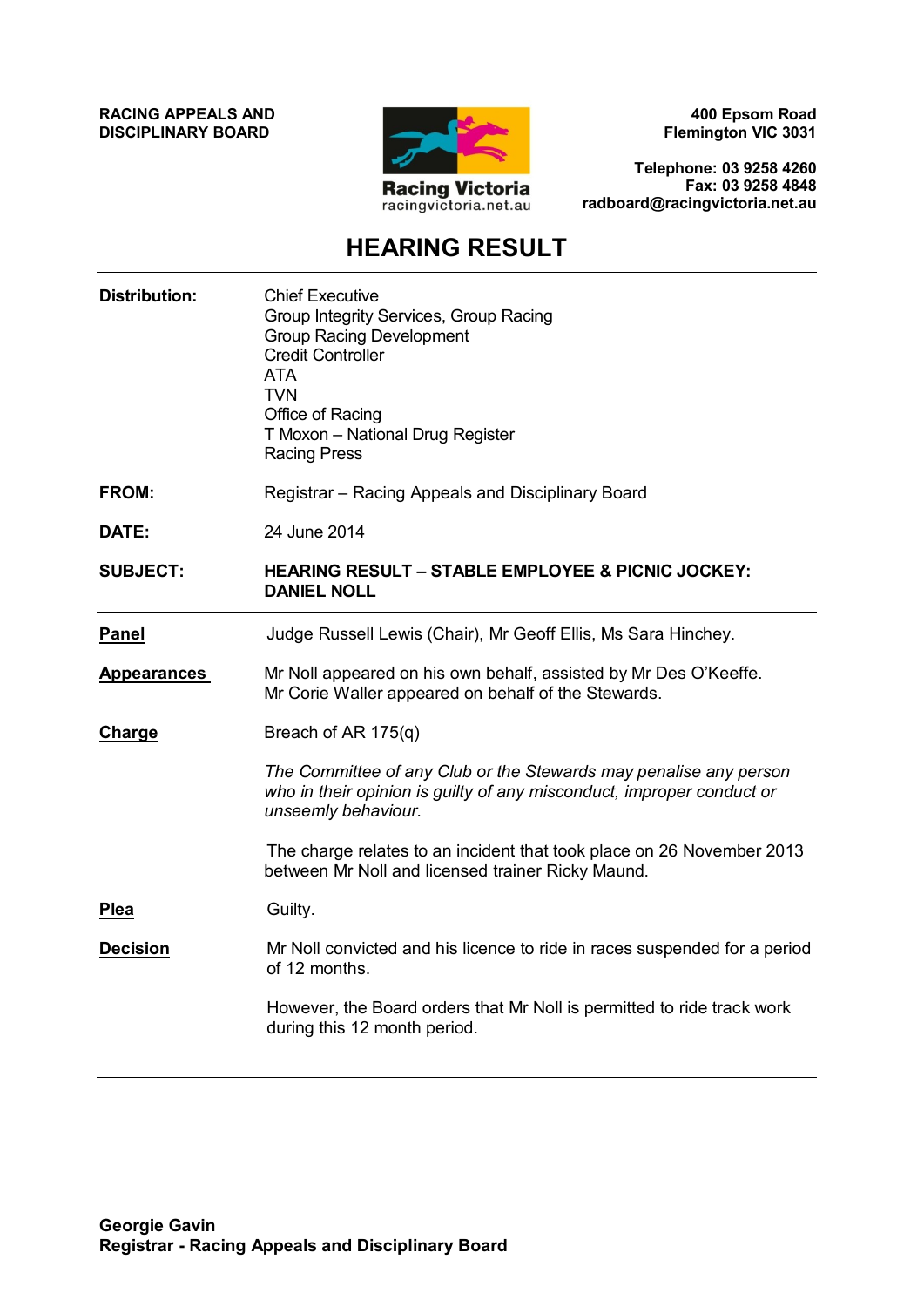# **TRANSCRIPT OF PROCEEDINGS**

## **RACING APPEALS AND DISCIPLINARY BOARD**

 $\mathcal{L}_\text{max}$  , and the contribution of the contribution of the contribution of the contribution of the contribution of the contribution of the contribution of the contribution of the contribution of the contribution of t

**HIS HONOUR JUDGE R.P.L. LEWIS, Chairman MR G. ELLIS MS S. HINCHEY**

**EXTRACT OF PROCEEDINGS**

**DECISION**

# **STABLE EMPLOYEE AND PICNIC JOCKEY: DANIEL NOLL**

## **MELBOURNE**

## **TUESDAY, 24 JUNE 2014**

MR C. WALLER appeared on behalf of the RVL Stewards

MR D. NOLL appeared on his own behalf, assisted by Mr D. O'Keeffe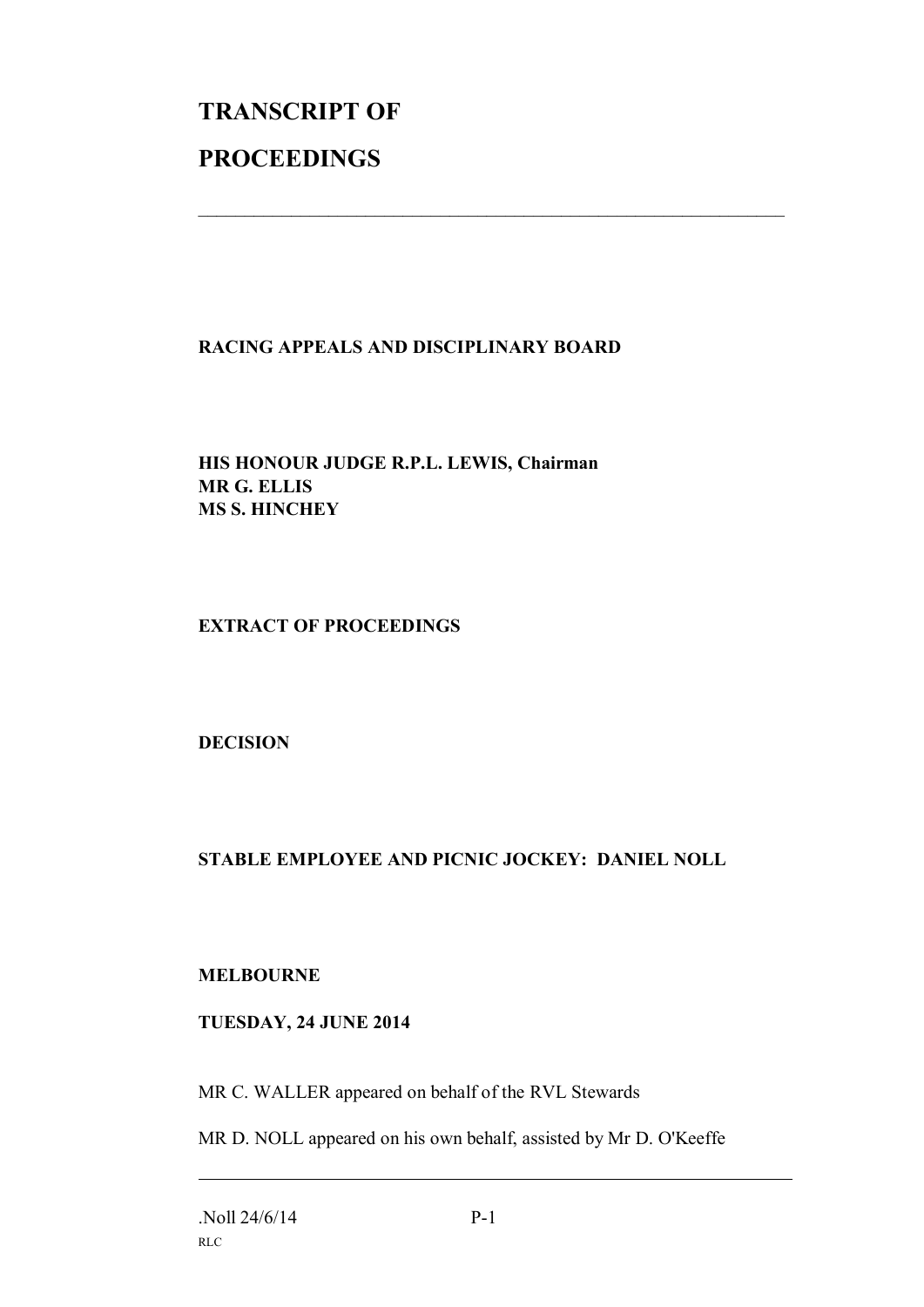CHAIRMAN: There is no doubt that the incident which occurred in the afternoon of 26 November 2013 was a serious breach of the rule, AR 175(q). It was a vicious assault in which Mr Maund was kicked in the region of the head and punched in the head. It was premeditated, but having said that, it is clear that Mr Noll was in a state of agitation following an episode which occurred earlier that day.

Normally, in a case like this, albeit where the person charged pleads guilty, there would be a very significant penalty levied. However, the matters put before the Board by Mr O'Keeffe indicate that Mr Noll has had a tragic upbringing, had suffered some years ago as a young boy a brain injury, has had behavioural problems and finds it very difficult to cope with life. He has had the unfortunate experience of just having completed three months in the open prison system.

Nevertheless, as member Ms Hinchey has said, Mr Noll presents as an impressive person and the Board is of the view that all is not lost, although it is going to be a very hard road for Mr Noll to hoe. In all the circumstances, the Board feels that he is entitled to a chance because his only chance apparently of doing any good in life is to be in the racing industry and therefore the Board is minded to ensure that he has that chance to make something of himself.

In all the circumstances, the Board suspends Daniel Noll's licence to ride for a period of 12 months, but having said that, orders that he be entitled to ride trackwork in that 12-month period. That will ensure that he has some form of